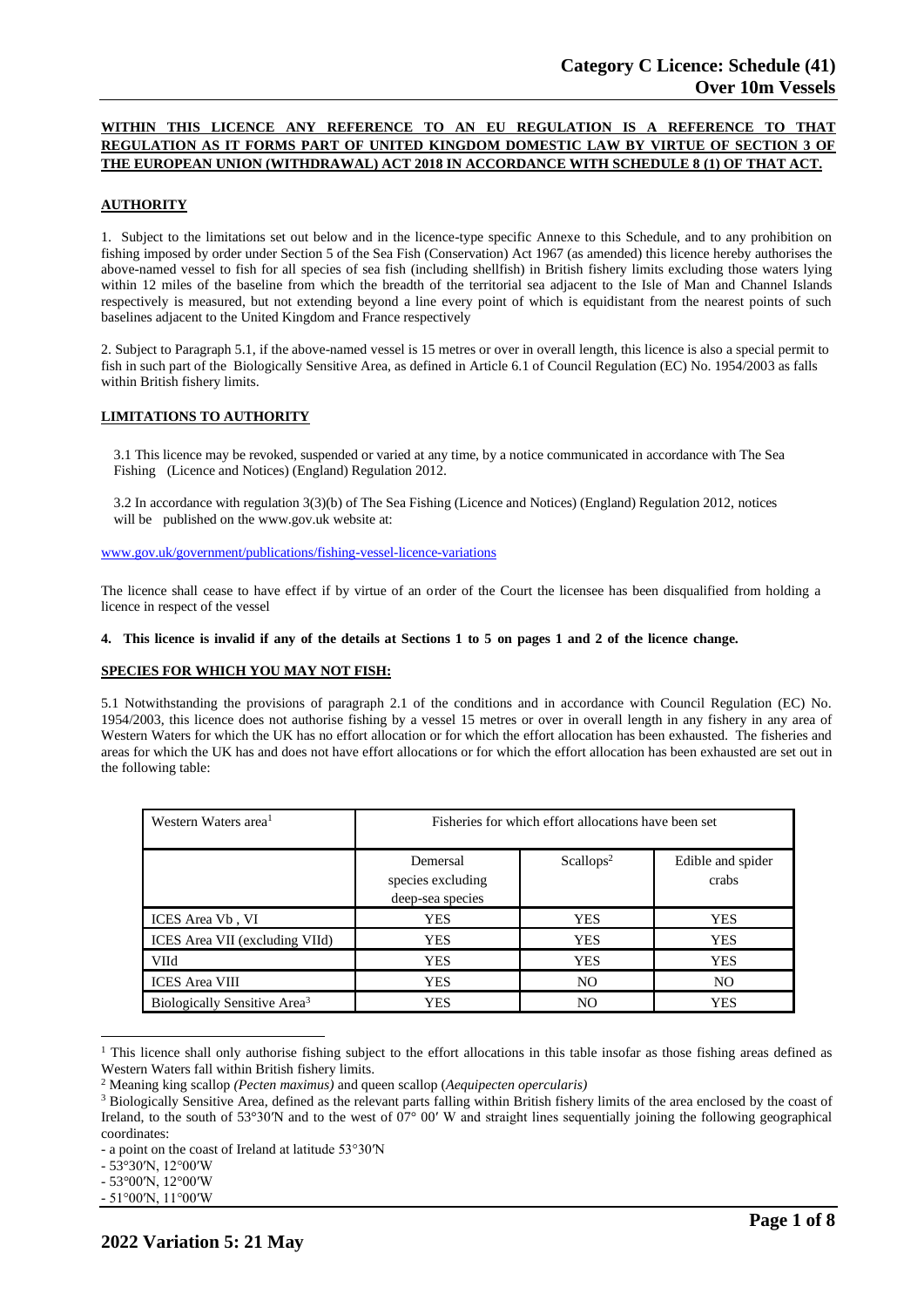5.2.1 In addition to the general constraints on effort set out in paragraph 5.1 above, vessels of 15 metres or over in overall length fishing for scallops {including both king scallops (*Pecten maximus*) and queen scallops (*Aequipecten opercularis*)} in British fisheries limits of ICES Area VII (excluding VIId,), are not authorised to be present in that Area in excess of the specified number of days during the specified period below:

| Period                                           | Number of days |  |
|--------------------------------------------------|----------------|--|
|                                                  |                |  |
| 00:01 hrs 01 April 2022 – 23:59 hrs 30 June 2022 | 62             |  |

"A day" shall be any calendar day (midnight to midnight UTC) or part thereof during which the vessel is present in ICES Area VII and absent from port. The specified number of days above is subject to any Scallop Effort Days Notice of Variation (as described in paragraph 5.2.2 below) issued to the individual licence holder in respect of the above named vessel.

Vessels that have exceeded their allocations for preceding periods will receive separate notification of any reductions that apply to their allocation of days for this period

5.2.2 A 'Scallop Effort Days Notice of Variation' is a notice which may be issued by the Marine Management Organisation to the individual licence holder of a vessel when that vessel exceeds the specified number of days in a specified period which may from time to time be set out in paragraph 5.2.1 above. The effect of a Scallop Effort Days Notice of Variation is to deduct from a particular period (as specified in the notice) a number of days equal to the number of days exceeded in the previous relevant period. The issuing of a Scallop Effort Days Notice of Variation may be in addition to or instead of any other appropriate enforcement action taken by the Marine Management Organisation.

5.3.1 In addition to the general constraints on effort set out in paragraph 5.1 above, vessels of 15 metres or over in overall length fishing for Edible Crab (*Cancer pagurus*) and Spider Crabs (*Maja squinado*) in ICES Area VII, are not authorised to be present in that Area in excess of the specified number of days during the specified period below:

| <b>Period</b>                                             | Number of days |  |
|-----------------------------------------------------------|----------------|--|
| 00:01 hrs 1st January $2022 - 23:59$ hrs 31 December 2022 |                |  |
|                                                           | 160            |  |

"A day" shall be any calendar day (midnight to midnight UTC) or part thereof during which the vessel is present in ICES Area VII and absent from port. The specified number of days above is subject to any Crab Effort Days Notice of Variation (as described in paragraph 5.3.2 below) issued to the individual licence holder in respect of the above named vessel.

Vessels that have exceeded their allocations for preceding periods will receive separate notification of any reductions that apply to their allocation of days for this period

5.3.2 A 'Crab Effort Days Notice of Variation' is a notice which may be issued by the Marine Management Organisation to the individual licence holder of a vessel when that vessel exceeds the specified number of days in a specified period which may from time to time be set out in paragraph 5.3.1 above. The effect of a Crab Effort Days Notice of Variation is to deduct from a particular period (as specified in the notice) a number of days equal to the number of days exceeded in the previous relevant period. The issuing of a Crab Effort Days Notice of Variation may be in addition to or instead of any other appropriate enforcement action taken by the Marine Management Organisation.

5.4 Notwithstanding the provisions of paragraph 2.1 of the conditions, this licence does not authorise fishing for herring within the following sea areas:

(a) in ICES Division VIIa, by any vessel whose overall length exceeds 24.4 metres, except those with a historic track record of fishing in that area for herring, or those in membership of a producer organisation managing a sectoral allocation for North Irish Sea herring.

- (b) in ICES Divisions VII e and f, by any vessel of 22 metres and over registered length.
- 5.5 This licence does not authorise fishing for queen scallops (aequipecten opercularis) in ICES area VIa and VIIa between 00:01 hours on 1st April 2022 and 23:59 hours on 30th June 2022.

6. Unless expressly permitted at section 3, this licence does not authorise the above named vessel to fish by the beam trawl method in ICES Division IIa or Sub Area IV, or to fish by the beam trawl method for anglerfish in ICES Sub Area VII, sole in ICES Division VIIa, sole or plaice in ICES Divisions VIId-g or saithe in Sub Areas VII, VIII. For the purposes of this

<sup>-</sup> 49°30′N, 11°00′W

<sup>-</sup> 49°30′N, 07°00′W

<sup>-</sup> a point on the coast of Ireland at longitude 07°00′W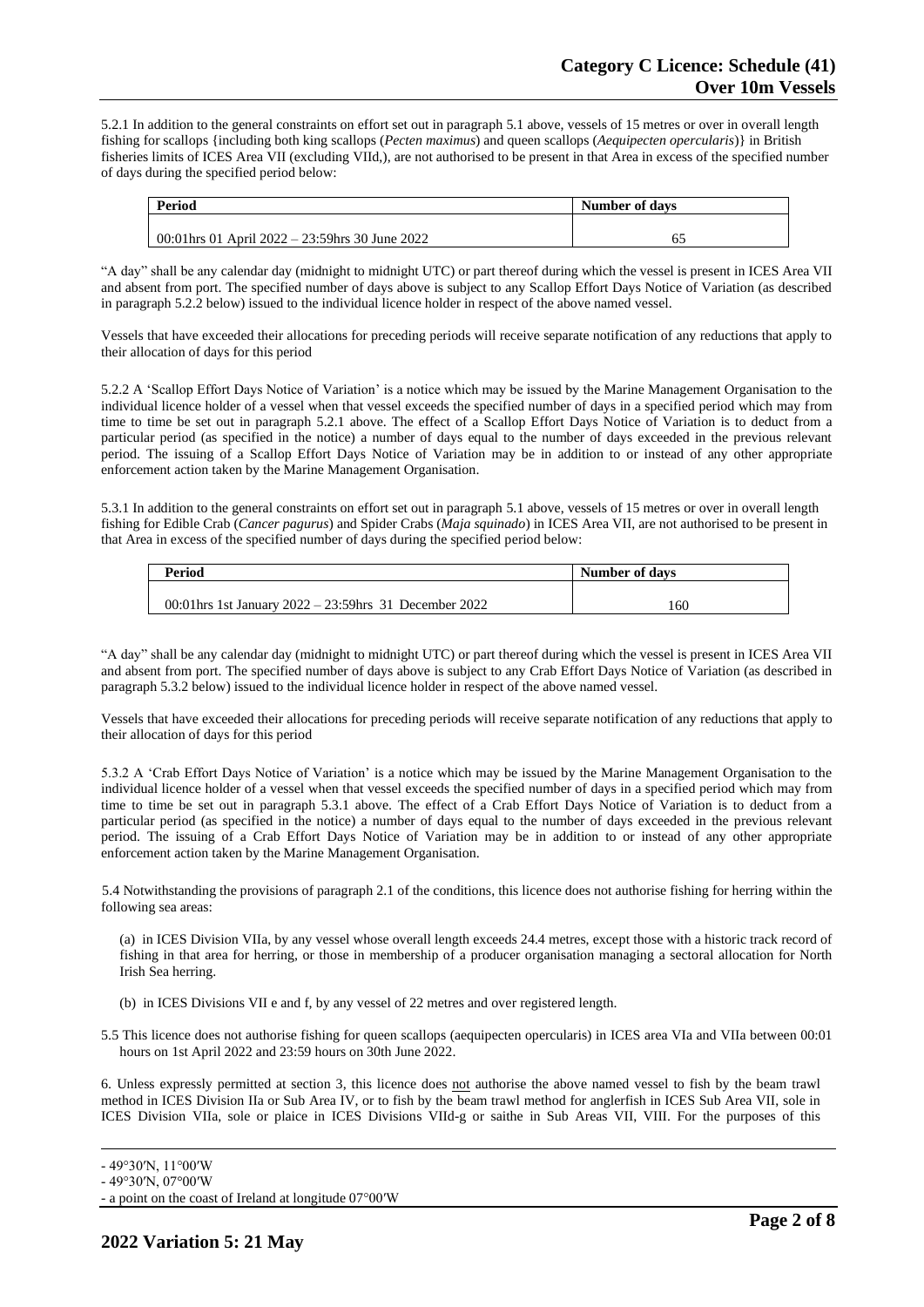paragraph, "beam trawl" means, in relation to fishing for whitefish, a net which is kept open by a beam or frame and which is dragged along the seabed.

7. Unless expressly permitted at section 3, this licence does not authorise the above-named vessel to fish for scallops of the species *Pecten maximus* (King Scallops) by means of mechanical dredging gear towed by the vessel.

8.1 Unless expressly permitted at section 3, this licence does not authorise the above-named vessel to fish for shellfish. However, vessels not so authorised may retain on board and land:

- (a) up to 5 lobsters or crawfish per day, caught with pots or nets; and
- (b) up to 25 crabs per day, caught with pots or nets; or
- (c) any shellfish, excluding green crabs, taken as a permitted bycatch, when fishing for other species using towed gear, up to a maximum limit of 10% by weight, of the total catch.

8.2 For the purposes of this paragraph, 'shellfish' means lobsters (*Homarus gammarus*), crawfish (*Palinuus* spp.), edible crabs (*Cancer pagurus*), velvet crabs (*Liocarcinus puber*), spider crabs (*Maia squinado*) and green crabs (*Carcinus maenus*); and 'crabs' means the four species of crabs so specified.

### **PERMITTED BYCATCHES**

9.1 This licence does not authorise fishing for mackerel and herring by the purse-seine method, or by freezer trawler. A freezer trawler or seine purser may however retain on board any herring and mackerel caught as a permitted bycatch when fishing for other species.

9.2 This licence does not authorise fishing for sword fish. However, a fishing vessel may retain on board any sword fish caught as a permitted bycatch when fishing for other species.

9.3 This licence does not authorise fishing for Albacore tuna. However, a fishing vessel may retain on board any Albacore tuna caught as a permitted bycatch when fishing for other species.

9.4 Catches of skates and rays in the North Sea (IIa and IV) shall not comprise more than 25% per trip by live weight of the total catch retained onboard for all vessels 15m and over in overall length.

9.5 Notwithstanding any quota limitation detailed in Part II of the Annex to this Schedule, the vessel to which this licence relates, may not retain on board and land Cod and Whiting, caught in ICES Divisions Vb, VI, separately in the case of Cod (whereby 2% may not be exceeded separately in the ICES Divisions VIa; British fishery limits of Vb east of 12° 00′ W and 0.5% may not be exceeded in the ICES division VIb; British Fishery Limits of Vb west of 12° 00′ W) and 20% in the case of Whiting by live weight of the total catch retained on board the vessel during each fishing trip.

9.6 This licence does not authorise fishing for undulate ray (*Raja undulata*). However, between the hours of 00:01 on 1<sup>st</sup> January and 23:59 on 30<sup>th</sup> April; and 00:01 on 1<sup>st</sup> September and 23:59 on 31<sup>st</sup> December each calendar year a fishing vessel may retain on board and land any undulate ray caught in ICES area VIId and VIIe as a bycatch when fishing for other species provided that the following conditions are met:

- (a) In VIId only: No more than 100 kilogrammes of undulate ray in live weight may be retained on board or landed per fishing trip,
- (b) In VIIe only: No more than 100 kilogrammes of undulate ray in live weight may be retained on board or landed per fishing trip
	- In Both VIId and VIIe:
- (c) In cases where it is not subject to the landing obligation set out in article 15 of Regulation (EU) 1380/2013, no undulate ray which measures less than 78 centimetres when measured from the tip of the snout to the tip of the tail shall be retained on board or landed,
- (d) In cases where it is not subject to the landing obligation set out in article 15 of Regulation (EU) 1380/2013, no undulate ray which measures more than 97 centimetres when measured from the tip of the snout to the tip of the tail shall be retained on board or landed,
- (e) No undulate ray may be transhipped,
- (f) Undulate ray may only be retained on board or landed whole or gutted.

### **BY-CATCHES OF BLUEFIN TUNA (***THUNNUS THYNNUS***)**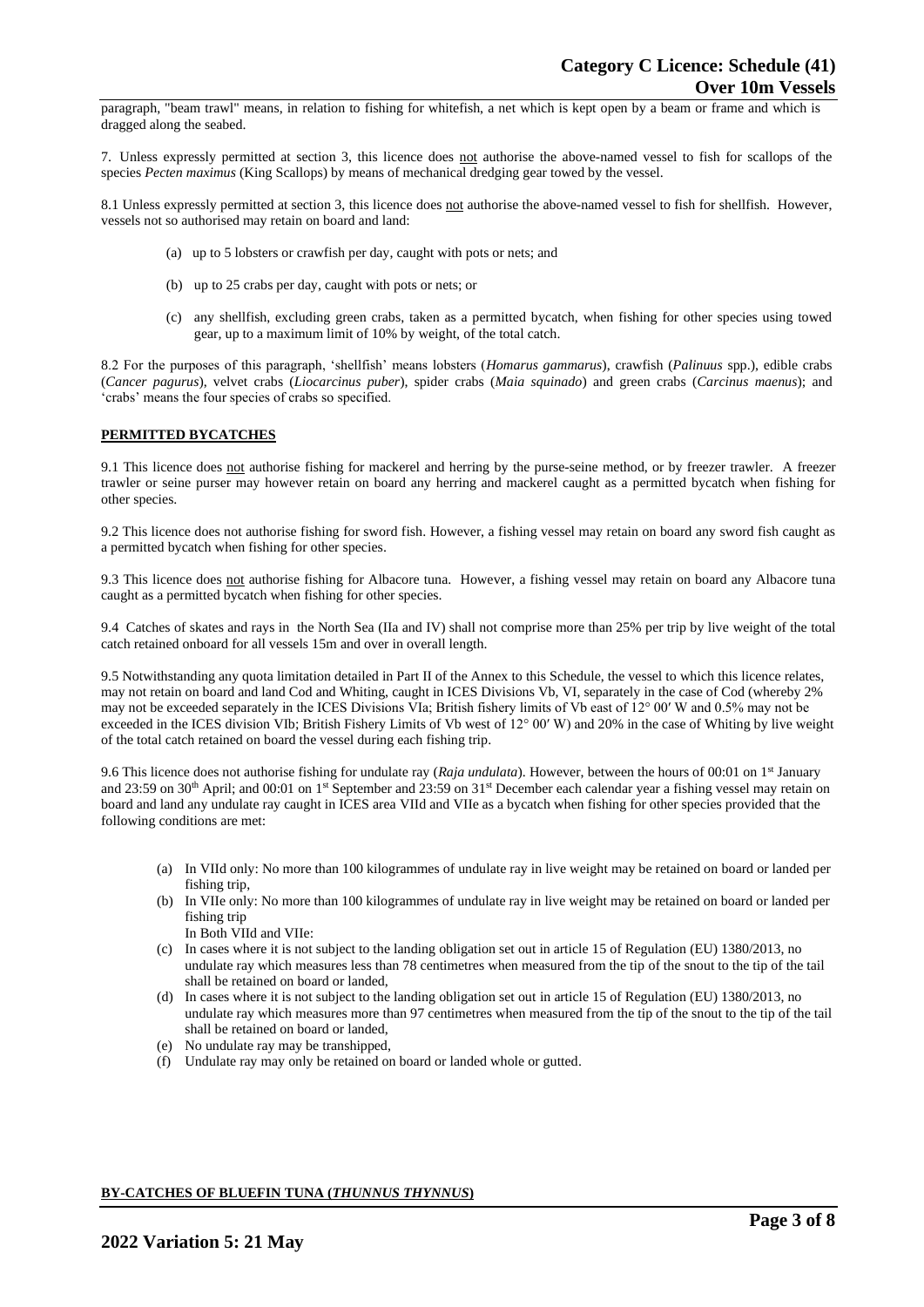#### 10.1 The vessel is prohibited from targeting bluefin tuna.

10.2 Notwithstanding the provision in condition 10.1 above, incidental by-catches of bluefin tuna may be landed, subject to the conditions below.

10.3 Incidental by-catches may only be offered for sale when caught using one of the following gears:

- demersal trawls;
- pelagic trawls;
- seine nets;
- ring nets;
- fixed nets.

10.4 Any bluefin tuna below the minimum conservation reference size must not be retained on board and instead must be returned, where possible unharmed, to the sea.

10.5 The vessel is limited to a by-catch of one bluefin tuna per fishing trip which may, subject to these conditions, be retained on board, landed and sold.

10.6 Permitted by-catches of bluefin tuna may only be sold to authorised registered merchants, further guidance can be found at bluefin tuna in the UK - [GOV.UK \(www.gov.uk\).](https://www.gov.uk/guidance/bluefin-tuna-in-the-uk) A list of registered merchants can be found [here.](https://www.gov.uk/government/publications/bluefin-tuna-traders/registered-bluefin-tuna-traders)

10.7 Where the vessel encounters by-catches of bluefin tuna in excess of one fish in a single trip, and where that fish is not able to be returned to the sea alive and unharmed, these fish must be retained on board, must be landed and must be made available for scientific research purposes or destroyed as directed by the MMO or the UK Fisheries Monitoring Centre (UKFMC).

10.8 Any catches of bluefin tuna retained on board may only be landed to [a UK designated port.](https://www.gov.uk/government/publications/designated-ports/designated-ports-for-uk-flagged-vessels-landing-bluefin-tuna)

10.9 Any catches of bluefin tuna retained on board must be reported no less than four hours before the estimated time of landing. In circumstances where it is not possible to report no less than four hours before the estimated time of landing, the master must report as soon as reasonably practicable and may not land the catch until prior authorisation has been granted. Reports must be made as follows:

10.9.1 In the case of reporting between the hours of GMT 0800 hrs and 2000 hrs on Monday to Friday report to the MMO Single Liaison Office (UKSLO) on 0330 041 6585 o[r ukiuuslo@marinemanagement.org.uk](mailto:ukiuuslo@marinemanagement.org.uk)

10.9.2 In the case of reporting between GMT 2000 hrs and 0800 hrs or at any time on Saturdays and Sundays report to the UKFMC on 0131 244 2286 o[r UKFMC@gov.scot](mailto:UKFMC@gov.scot)

10.10 Landing reports in accordance with condition 10.9 above must include the following catch details:

- weight of each individual bluefin tuna retained onboard;
- total weight of bluefin tuna retained on board:
- number of individual bluefin tuna;
- the vessels identification details (including: name, PLN, IMO number where applicable);
- the intended port of landing;
- the estimated time of landing;
- the identity of the intended merchant if a commercial sale of a single bluefin tuna is intended;
- an email address for which the vessel or its owners can receive an electronic bluefin tuna catch document.

11. This licence does not authorise fishing for tuna by the drift net method.

### **FISHING RESTRICTIONS FOR BASS**

12.1 This licence does not authorise fishing for, retaining on board, relocating, transhipping or landing European seabass (Dicentrarchus labrax) in ICES divisions 4b and 4c, and in ICES subarea 7.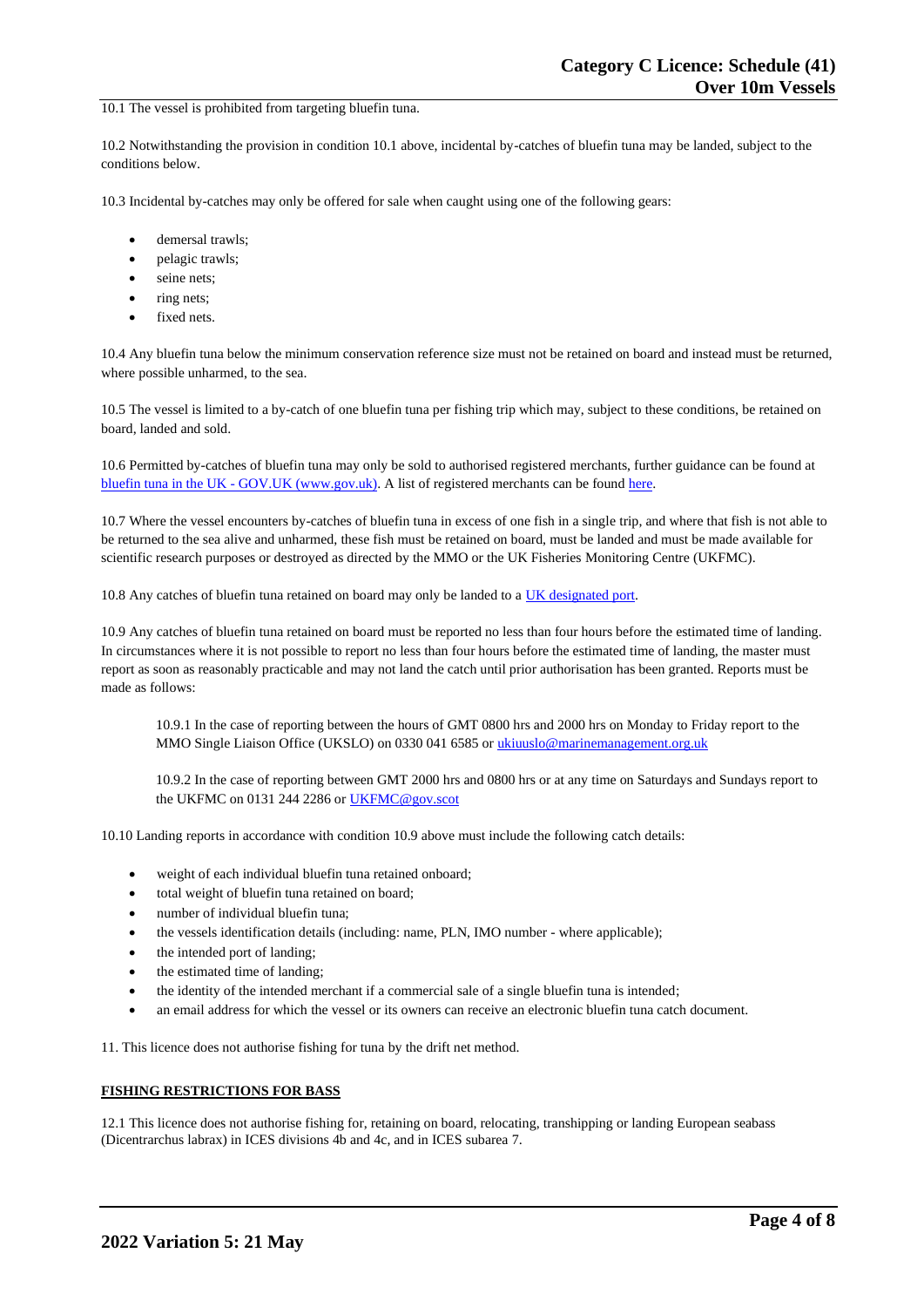12.2 Condition 12.1 above does not apply in ICES divisions 4b, 4c, 7d, 7e, 7f and 7h and in waters within the territorial sea of the United Kingdom in ICES divisions 7a and 7g between 00:00 on 1st January and 23.59 on 31st January and between 00:00 on 1st April and 23:59 on  $31^{st}$  December to a vessel using demersal trawls<sup>4</sup> or seines<sup>5</sup>.

12.3 Condition 12.1 above does not apply in ICES divisions 4b, 4c, 7d, 7e, 7f and 7h and in waters within the territorial sea of the United Kingdom in ICES divisions 7a and 7g between 00:00 on  $1<sup>st</sup>$  January and 23:59 on 31<sup>st</sup> January and between 00:00 on  $1<sup>st</sup>$ April and 23:59 on 31<sup>st</sup> December to a vessel which had been authorised in writing by the Marine Management Organisation to fish with a permitted gear.

12.4 For the purposes of conditions 12.1 and 12.2, a permitted gear means one of the following gear types:

- a. hooks and lines<sup>6</sup>,
- b. fixed gillnets<sup>7</sup>.

12.5 For vessels using demersal trawls and seines the vessel may only retain on board:

- a. unavoidable by-catches of sea bass that do not exceed 5% of the weight of the total catches of marine organisms on board during any single fishing trip, and
- b. no more than 760 kilogrammes of sea bass in any two consecutive months.

12.6 For vessels which have been authorised to fish using hooks and lines, the vessel may only retain on board or land sea bass which does not exceed in total 5.95 tonnes per calendar year.

12.7 For vessels which have been authorised to fish using fixed gillnets, the vessel may only retain on board bycatches of sea bass not exceeding 1.5 tonnes per calendar year.

12.8 A vessel authorised to fish for sea bass using more than one of the gear types set out in condition 12.2 and 12.3 may not retain on board sea bass if more than one of the gear types is present on board the vessel during any single fishing trip.

12.9 A vessel fishing with gear specified in condition 12.2 and/ or authorised to fish using one or more of the gear types set out in condition 12.4 and which uses more than one of those gear types in a single calendar month will be required to adhere to the lowest of the relevant catch limits set out in conditions 12.5, 12.6, and 12.7 above which apply to the gear types that the vessel has used.

# **FARNE DEEPS FISHING RESTRICTIONS**

13.1 Subject to the exemptions below, vessels deploying demersal trawls and seines (with the exception of beam trawls) are prohibited from fishing in the Farne Deeps.

13.2 The prohibition in condition 13.1 shall not apply to vessels with an engine power of 350 kw or less deploying a single-rig demersal trawl or seine within 12 nautical miles of the baselines from which the breadth of the territorial sea is measured and:

- of which the mesh size of the cod-end and any extension piece is 90 mm or greater and is constructed wholly or in part of a single twine having a thickness of 5mm or less and of which the foot rope (as would be viewed from above whilst the gear is deployed) is comprised of a single curved line only, or
- b. of which the mesh size of the cod-end and any extension piece is 100mm or greater and is constructed wholly or in part of a multiple twine of which no twine is of a thickness greater than 5 mm and of which the foot rope (as would be viewed from above whilst the gear is deployed) is comprised of a single curved line only and which is deployed only between 00:00hrs on 15th May and 23:59 hrs on 15th September, or
- c. of which the mesh size of the cod-end and any extension piece is 120 mm or greater and is constructed wholly or in part of a multiple twine of which no twine is of a thickness greater than 5 mm and of which the foot rope (as would be viewed from above whilst the gear is deployed) is comprised of a single curved line only.

13.3 The prohibition in condition 13.1 shall not apply to vessels deploying single-rig or twin-rig demersal trawls or seines outside 12 nautical miles of the baselines from which the breadth of the territorial sea is measured and:

a. of which the mesh size of the cod-end and any extension piece is 90 mm or greater in respect of single rigged vessels and is constructed wholly or in part of a single twine of 5 mm or less, or

<sup>4</sup> All types of demersal trawls (OTB, OTT, PTB, TBB, TBN, TBS and TB).

<sup>5</sup> All types of seines (SSC, SDN, SPR, SV, SB and SX).

<sup>6</sup> All long lines or pole and line or rod and line fisheries (LHP, LHM, LLD, LL, LTL, LX and LLS).

<sup>7</sup> All fixed gillnets and traps (GTR, GNS, FYK, FPN and FIX)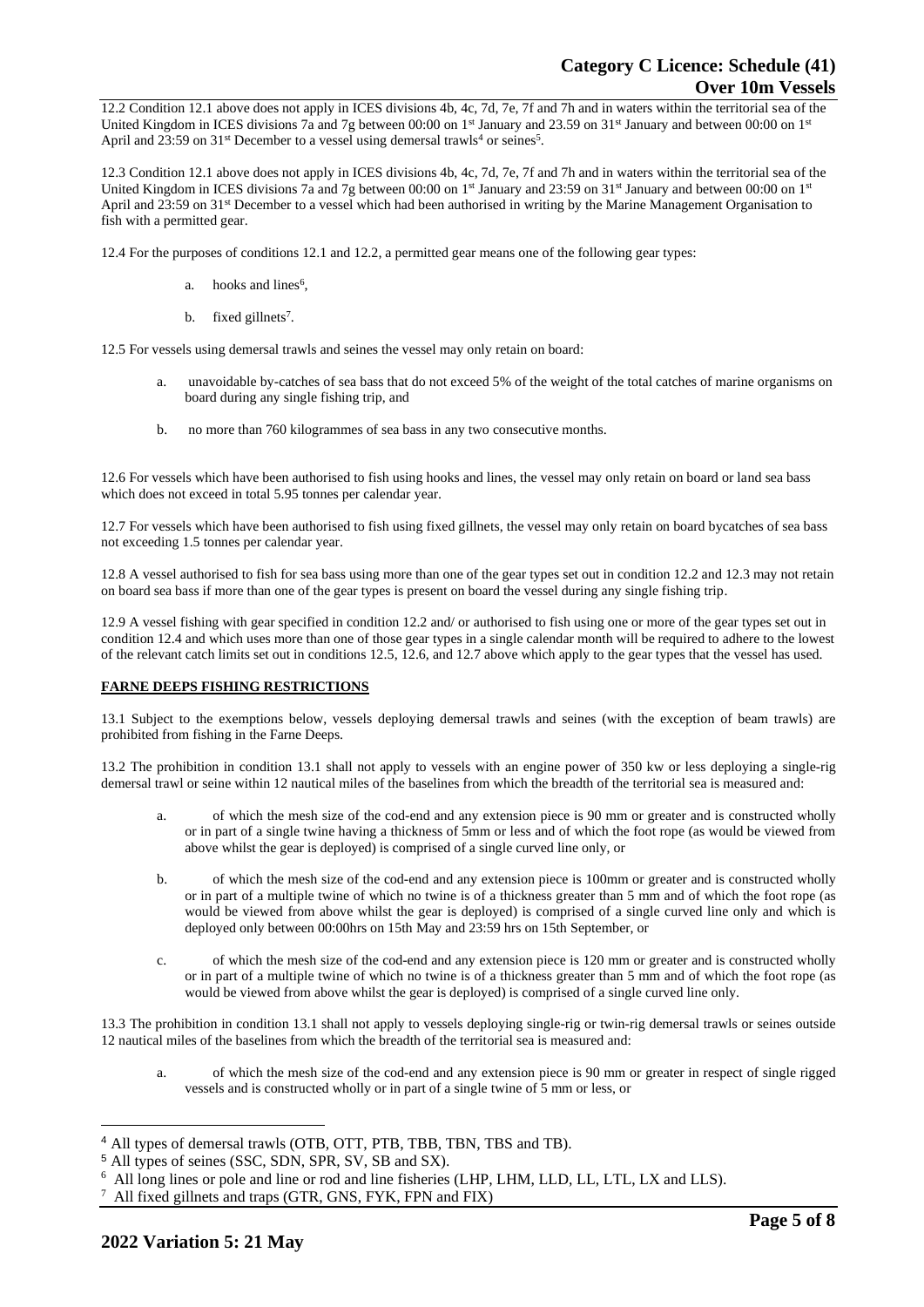- b. of which the mesh size of the cod-end and any extension piece is 100mm or greater and is constructed wholly or in part of a multiple twine of which no twine is of a thickness greater than 5 mm and which is deployed only between 00:00hrs on 15th May and 23:59 hrs on 15th September, or
- c. of which the mesh size of the cod-end and any extension piece is 95 mm or greater in respect of twin rigged vessels, and is constructed wholly or in part of a single twine of 5 mm or less, or
- d. of which the mesh size of the cod-end and any extension piece is 120 mm or greater and is constructed wholly or in part of a multiple twine of which no twine is of a thickness greater than 5 mm.

13.4 Vessels fishing in accordance with the prohibitions in 13.2 and 13.3 above are not permitted to deploy demersal trawls or seines with more than one cod-end per rig.

13.5 For the purposes of the prohibitions above "Farne Deeps" shall consist of all waters within the following ICES statistical rectangles:

- 38E8,
- 38E9,
- 39E8,
- 39E9,
- 40E8,
- 40E9.

# **SOUTH DEVON INSHORE FISHING GROUNDS**

14.1 Subject to the exceptions set out in sub-paragraph 14.3 below, no trawling or dredging shall take place in the areas and zones covered by the crabbing chart titled "South Devon Trawling and Crabbing Chart" operational from 1st January each year.

14.2 No fishing boat shall carry a scallop dredge or beam trawl in any part of the specified areas or zones unless every part of any dredge or beam trawl is totally inboard the boat.

14.3 Trawling or dredging may take place as follows:

a) anywhere by vessels fishing with pelagic trawls;

b) in those areas and zones on the chart in which trawling is permitted and during those periods specified in the schedule accompanying the chart;

c) in the area between Berry Head and Mewstone, east of the River Dart, enclosed by straight lines sequentially joining the following geographical co-ordinates:

> 50°20.30'N, 003°32.10'W 50°19.50'N, 003°30.20'W 50°20.40'N, 003°27.85'W 50°24.00'N, 003°28.95'W

by vessels using trawl nets, provided such vessels have an engine power of no more than 100kW, or by vessels using scallop dredges, provided such vessels have an engine power of no more than 100kW and use no more than two tow bars, and that any tow bar used does not exceed 2.6m in total length, and that there are no more than three dredges attached to each tow bar; and

d) in the area seaward of a line drawn from Splat Point to Limebury Point to the southern limit of a line drawn from Bolt Head to Garra Sands, and in the area landward of a line drawn from Greystone Ledge to Gregory Rocks, by vessels fishing for sandeels, with trawl or seine nets of a mesh size less than 16mm provided such vessels have an engine power of no more than 100kW..

14.4 Copies of the crabbing chart and the full list of co-ordinates and seasonal restrictions are available from any Marine Management Organisation office and on the MMO website. This information is also held at the offices of the Devon and Severn Inshore Fisheries and Conservation Authority (IFCA), the South Western Fish Producer Organisation Limited and the South Devon and Channel Shell Fishermen's Association.

## **MULL BOX**

15.1 The vessel to which this licence relates is prohibited, at all times, from fishing with a trawl or dredge (including a suction dredge) in that area off the Treshnish Isles, being the area of waters bounded by the following coordinates:

56° 37.460'N 006° 19.830'W 56° 35.620'N 006° 24.500'W 56° 28.850'N 006° 34.330'W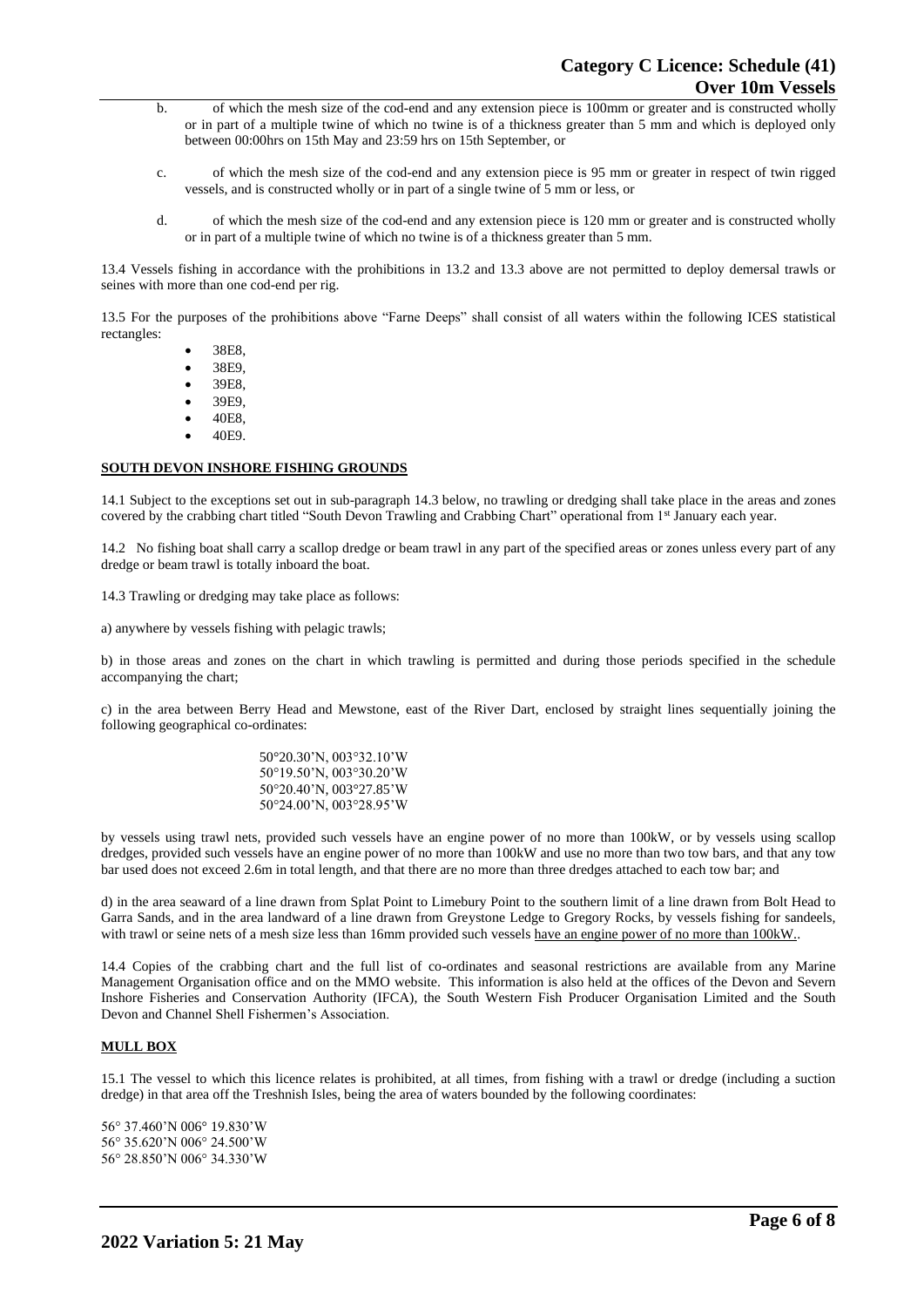#### 56° 28.680'N 006° 28.170'W<sup>8</sup>

15.2 Should the vessel be present in the area during this period all fishing gear which may be used for catching scallops must be lashed and stowed in accordance with Article 47 of Council Regulation (EC) 1224/2009.

### **CATCH RESTRICTIONS AND QUOTA LIMITATIONS**

16. The Authority of this licence is subject to the quota limitations as set out in Part II of the Annexe to this Schedule. All quantitative limitations are in live weight and relate to the maximum amount that may be caught and retained on board, landed or trans-shipped per calendar month unless otherwise stated. Where weekly catch limits are set, a "week" means 00:01 hours on any Sunday until 23:59 hours on the following Saturday. The quota limitations set out in Part II of the Annexe to this Schedule apply concurrently with, and not in addition to, any other quota limitations for the time being in force which have been imposed by any licence issued by a UK fisheries administration authorising the vessel to fish in waters outside British fishery limits.

### **PAIR TRAWLING**

17. When the vessel pair fishes with another vessel, the quantities of sea fish attributable to each vessel will be the quantities on board and landed by that vessel.

## **OTHER PROVISIONS**

18. The vessel to which this licence relates may fish for, land and retain on board the additional quantities of mackerel caught in ICES area VIId using handline gears set out in the annexe to this licence only if it has been authorised in writing by the MMO.

### **OUTER HEBRIDES INSHORE FISHERIES PILOT**

19.1 From 00:00 on  $5<sup>th</sup>$  November 2020 until  $4<sup>th</sup>$  October 2022, the vessel to which this licence relates may not fish using creels<sup>9</sup> within the "Outer Hebrides Pilot Project Area"; save for where a letter of derogation (**"Letter of Derogation"**) has been granted to the licence holder of the vessel by the Scottish Ministers and subject always to condition 19.2. The **Outer Hebrides Pilot Project**  Area is the geographical area which forms part of the Scottish marine region for the Outer Hebrides<sup>10</sup>, bounded in the north by a line at 58°N heading due east from the Isle of Lewis near Sidhean Geodh' a' Chudaig; bounded on the south by a line at 56° 43.870' N; and bounded on the west by the Barra Head (Berneray) to Harris Protected Area<sup>11</sup> and shown outlined on [this map](https://www.gov.scot/publications/outer-hebrides-inshore-fisheries-pilot-area) (but which map is demonstrative only).

19.2 Where a Letter of Derogation is granted in terms of condition 19.1, above, the following conditions shall apply:

a. The maximum number of creels which may be set on the seabed at any one time by the vessel in the Outer Hebrides Pilot Project Area shall be limited in accordance with the overall length of the said vessel as follows:

| <b>Overall length of vessel</b> | <b>Maximum number of creels</b> |
|---------------------------------|---------------------------------|
| $<8$ metres                     | 800                             |
| 8 -10 metres                    | .200                            |
| $>10 - 12$ metres               | 1.500                           |
| $>12$ metres                    | . 800                           |

- b. The soak time of each individual creel set on the seabed from the vessel in the Outer Hebrides Pilot Project Area, shall be limited to a maximum of 3 weeks from time the said creel is set on the seabed;
- c. Marine Scotland may, at their discretion, require remote electronic monitoring (**"REM"**) equipment to be installed in the vessel; and

The Letter of Derogation granted in terms of condition 19.1 must be retained aboard the vessel at all times to be made available for inspection on request by a British Sea Fishery Officer<sup>12</sup>.

#### **NORTH SEA COD AVOIDANCE PLAN**

20. The vessel to which this licence relates whilst using mobile gear must use a minimum mesh size of 120mm in Scottish waters of sea area IV, bar activity in mud areas/nephrops areas. There are eight defined mud/nephrops areas within sea area IV which are

<sup>8</sup> All co-ordinates are on WGS84 datum and are accurate at a scale of 1:10,000.

<sup>&</sup>lt;sup>9</sup> All references to "creel(s)" in conditions 19.1 and 19.2 have the meaning given in article 2 of the Marking of Creels (Scotland) Order 2020, SSI 2020 No 168.

<sup>&</sup>lt;sup>10</sup> The Scottish Marine Regions Order 2015, SSI 2015 No. 193

<sup>&</sup>lt;sup>11</sup> The Inshore Fishing (Prohibition of Fishing and Fishing Methods) (Outer Hebrides) Order 2017, SSI 2017 No. 48

<sup>12</sup> "British Sea Fishery Officer" has the meaning given by section 7 of the Sea Fisheries Act 1968 (c.77).